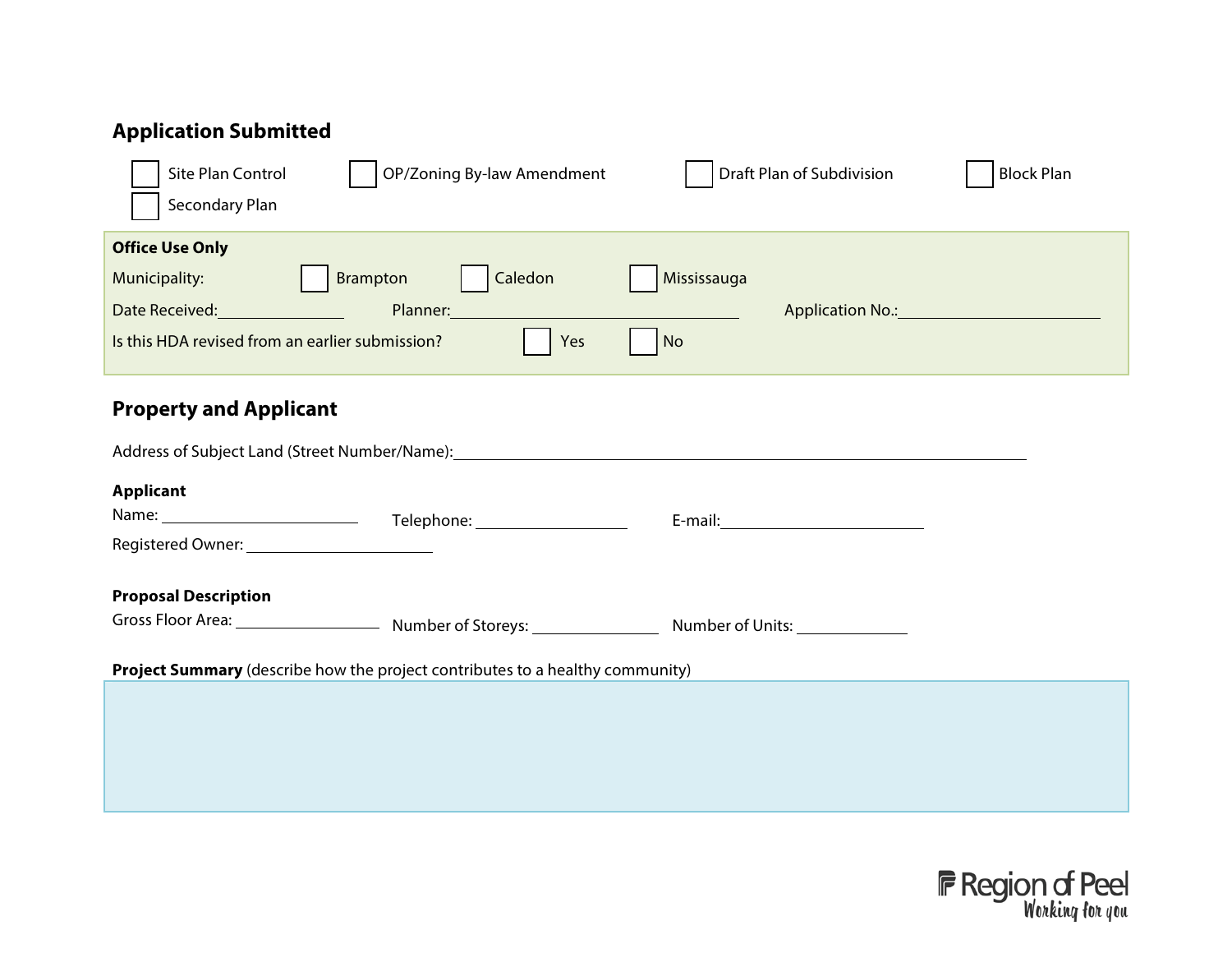## **PEEL HEALTHY DEVELOPMENT ASSESSMENT (LARGE-SCALE)**

Please indicate where and how a standard is met or exceeded in the Demonstration of Standard column with reference to a policy, plan, map or illustration of some kind in the Document/Policy Reference column. Please also tabulate points in the Score column based on whether the development proposal meets or does not meet a community design standard. For further instruction, refer to "How to Use this User Guide" on pages 2 and 3.

| <b>Standard</b>                                                                                                                                                                                                                | <b>Demonstration of Standard</b>                                                                                                                                                 | <b>Document/Policy</b>                                             | <b>Potential</b> | <b>Actual</b> |
|--------------------------------------------------------------------------------------------------------------------------------------------------------------------------------------------------------------------------------|----------------------------------------------------------------------------------------------------------------------------------------------------------------------------------|--------------------------------------------------------------------|------------------|---------------|
|                                                                                                                                                                                                                                |                                                                                                                                                                                  | Reference                                                          | <b>Score</b>     | <b>Score</b>  |
| <b>DENSITY</b>                                                                                                                                                                                                                 |                                                                                                                                                                                  |                                                                    |                  |               |
| All development on<br>Designated Greenfield Areas<br>shall achieve a minimum<br>overall density target as<br>prescribed by the Regional<br>Official Plan in policies 5.5.4.2.1<br>and 5.5.4.2.2.                               |                                                                                                                                                                                  | Region of Peel Official<br>Plan and<br>Development Concept<br>Plan |                  |               |
| Where the local municipality<br>has established higher density<br>targets, these higher targets<br>will apply.                                                                                                                 |                                                                                                                                                                                  |                                                                    |                  |               |
| All development in Designated<br>Urban Growth Centres in the<br>Region of Peel (i.e., Downtown<br>Brampton and Mississauga City<br>Centre) achieves a minimum<br>overall density target of 200<br>people and jobs per hectare. | The proposed development is not located within a designated Urban<br>Growth Centre within the Region of Peel and therefore this criteria<br>does not apply to the subject lands. | N/A                                                                | 5                | 5             |
| Where the local municipality<br>has established higher density<br>targets, these higher targets<br>will apply.                                                                                                                 |                                                                                                                                                                                  |                                                                    |                  |               |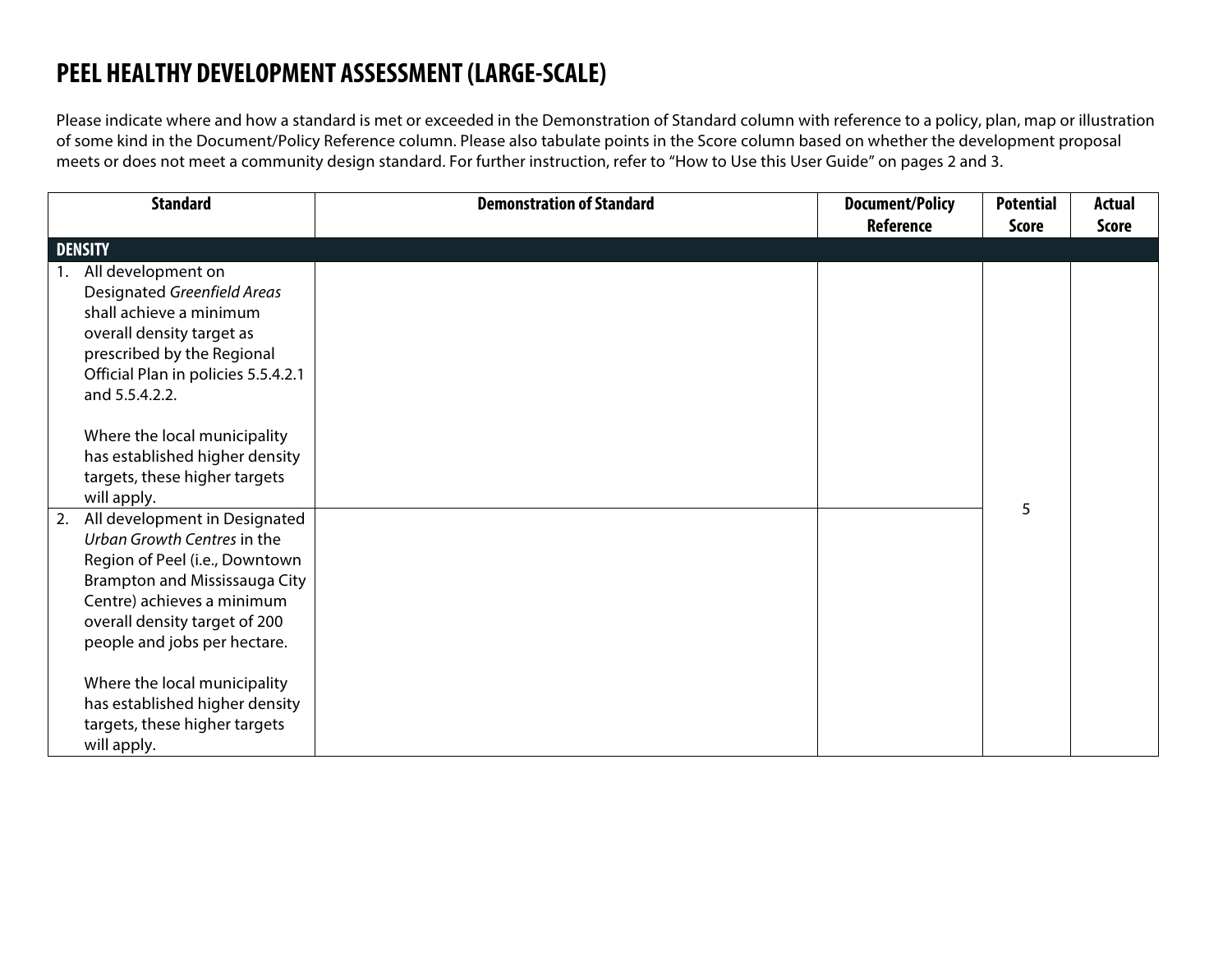|    | <b>Standard</b>                             | <b>Demonstration of Standard</b>                                           | <b>Document/Policy</b> | <b>Potential</b> | <b>Actual</b> |
|----|---------------------------------------------|----------------------------------------------------------------------------|------------------------|------------------|---------------|
|    |                                             |                                                                            | <b>Reference</b>       | <b>Score</b>     | score         |
|    | <b>SERVICE PROXIMITY</b>                    |                                                                            |                        |                  |               |
|    | Transit                                     |                                                                            |                        |                  |               |
|    | 3. At least 50% of the                      |                                                                            | Figure 1               |                  |               |
|    | development's proposed                      |                                                                            |                        |                  |               |
|    | dwelling units are situated                 |                                                                            |                        | $\overline{2}$   |               |
|    | within 200m of a planned or                 |                                                                            |                        |                  |               |
|    | existing transit stop.                      |                                                                            |                        |                  |               |
|    | 4. Areas within 400m of a Higher            | The proposed development is not located within 400m of a Higher Order      |                        |                  |               |
|    | Order Transit stop are                      | Transit Stop.                                                              |                        |                  |               |
|    | developed to meet Major                     |                                                                            |                        |                  | 0             |
|    | <b>Transit Station Area density</b>         |                                                                            |                        |                  |               |
|    | targets.                                    |                                                                            |                        |                  |               |
|    | 5. Access to transit from the               |                                                                            | See Figure 1           |                  |               |
|    | proposed development is safe,               |                                                                            |                        | n/a              |               |
|    | attractive and direct for                   |                                                                            |                        |                  |               |
|    | pedestrians.                                |                                                                            |                        |                  |               |
|    | Neighbourhood Community and Retail Services |                                                                            |                        |                  |               |
| 6. | At least 75% of the proposed                | The subject lands are not within 800m to the listed neighbourhood          |                        |                  |               |
|    | dwelling units are situated                 | public services. The site is situated at the outer limits of the Snelgrove |                        |                  |               |
|    | within 800m of three or more                | community planned for predominantly residential and open space uses.       |                        |                  |               |
|    | of the following planned or                 |                                                                            |                        |                  |               |
|    | existing neighbourhood public               |                                                                            |                        |                  |               |
|    | services:                                   |                                                                            |                        |                  |               |
|    | childcare facility                          |                                                                            |                        |                  |               |
|    | community garden                            |                                                                            |                        |                  |               |
|    | hospital or health clinic                   |                                                                            |                        | 2                | 0             |
|    | public library                              |                                                                            |                        |                  |               |
|    | place of worship                            |                                                                            |                        |                  |               |
|    | adult/senior care facility                  |                                                                            |                        |                  |               |
|    | social service facility                     |                                                                            |                        |                  |               |
|    | performance or cultural                     |                                                                            |                        |                  |               |
|    | space                                       |                                                                            |                        |                  |               |
|    | post office                                 |                                                                            |                        |                  |               |
|    | recreation centre                           |                                                                            |                        |                  |               |
|    | 7. 100% of the proposed                     |                                                                            | Figure 2               |                  |               |
|    | dwelling units are within 800m              |                                                                            |                        |                  |               |
|    | of an existing or planned                   |                                                                            |                        |                  |               |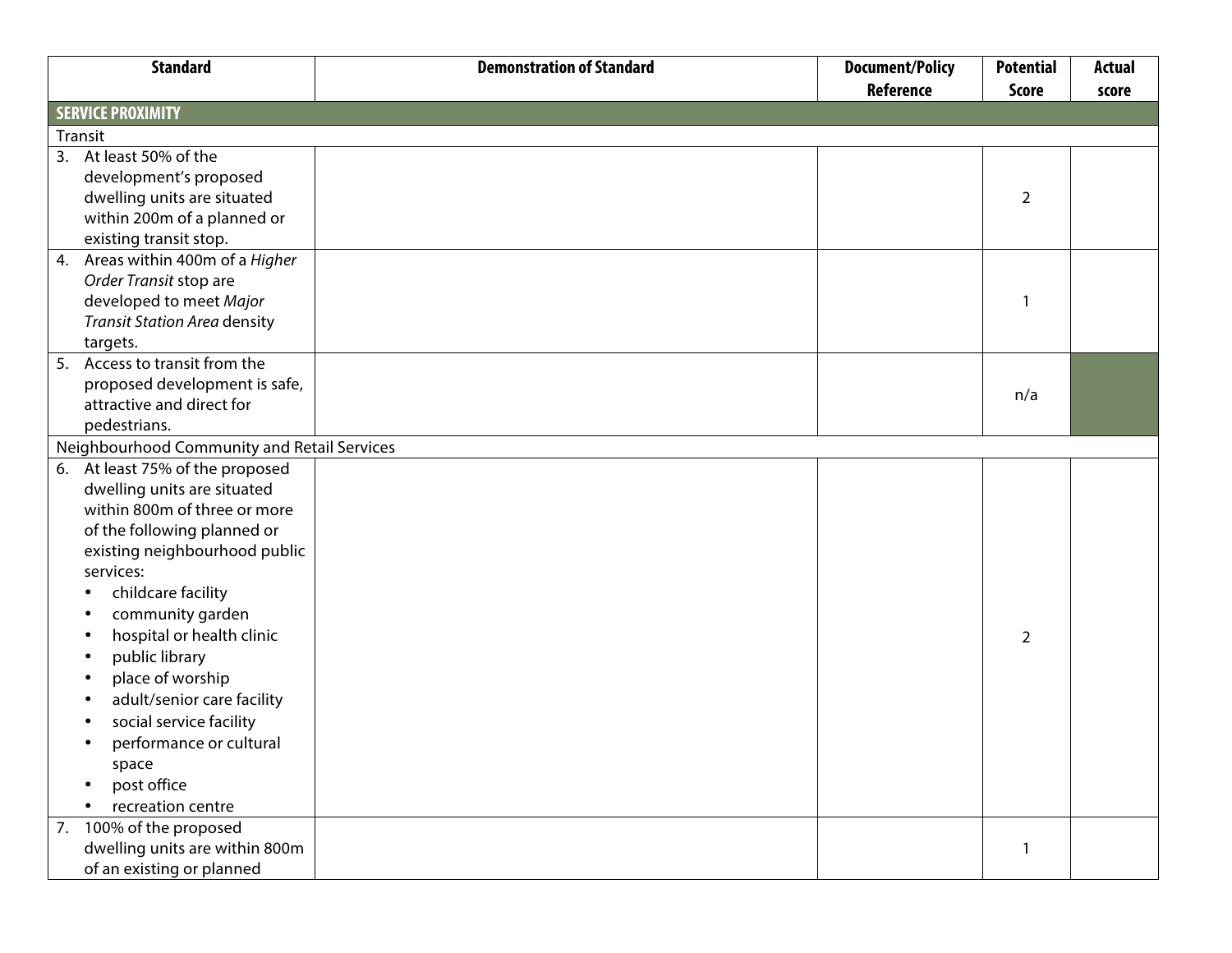| <b>Standard</b>                            | <b>Demonstration of Standard</b>                                     | <b>Document/Policy</b> | <b>Potential</b> | <b>Actual</b>  |
|--------------------------------------------|----------------------------------------------------------------------|------------------------|------------------|----------------|
|                                            |                                                                      | <b>Reference</b>       | <b>Score</b>     | score          |
| elementary school.                         |                                                                      |                        |                  |                |
| 100% of the proposed<br>8.                 |                                                                      |                        |                  |                |
| dwelling units are within                  |                                                                      |                        | -1               |                |
| 1.6km of an existing or                    |                                                                      |                        |                  |                |
| planned secondary school.                  |                                                                      |                        |                  |                |
| At least 90% of the proposed<br>9.         |                                                                      | Figure 3               |                  |                |
| dwelling units are situated                |                                                                      |                        |                  |                |
| within 400m of a playing field,            |                                                                      |                        | $\overline{2}$   | 2              |
| park, square or natural open               |                                                                      |                        |                  |                |
| space.                                     |                                                                      |                        |                  |                |
| 10. At least 75% of the proposed           |                                                                      |                        |                  |                |
| dwelling units are within 800m             |                                                                      |                        |                  |                |
| of 5,000m <sup>2</sup> of personal service |                                                                      |                        |                  |                |
| and commercial retail space,               |                                                                      |                        | 2                |                |
| comprising a mix of uses such              |                                                                      |                        |                  |                |
| as a grocery store, pharmacy,              |                                                                      |                        |                  |                |
| bank, coffee, shop, restaurant,            |                                                                      |                        |                  |                |
| dry cleaner and hair salon.                |                                                                      |                        |                  |                |
| 11. Convenience commercial uses            | Planned commercial uses are present in key locations within the      | See Commercial         |                  |                |
| are present in key locations,              | broader Snells Hollow Community boundaries. Planned commercial       | Figure 5               |                  |                |
| including greyfield areas,                 | uses will support the community and future residents of the proposed |                        | 2                | 2              |
| intensification areas and                  | development and contribute to a complete community.                  |                        |                  |                |
| corridors and greenfield areas.            |                                                                      |                        |                  |                |
| Employment                                 |                                                                      |                        |                  |                |
| 12. The development is within              |                                                                      |                        |                  |                |
| 10km (i.e., a 30 minute transit            |                                                                      |                        |                  |                |
| trip) of an existing or planned            |                                                                      |                        | 2                | 2              |
| employment centre or urban                 |                                                                      |                        |                  |                |
| centre.                                    |                                                                      |                        |                  |                |
| <b>LAND USE MIX</b>                        |                                                                      |                        |                  |                |
| 13. Employment lands include               | The proposed development does not include Employment lands.          | N/A                    |                  |                |
| small scale amenity retail and             |                                                                      |                        |                  |                |
| services, are serviced by transit          |                                                                      |                        |                  |                |
| and have infrastructure which              |                                                                      |                        | 2                | 0              |
| encourages pedestrian and                  |                                                                      |                        |                  |                |
| cyclist movement.                          |                                                                      |                        |                  |                |
| 14. In combination, the following          |                                                                      |                        |                  |                |
| housing type groups make up                |                                                                      |                        | 2                | $\overline{2}$ |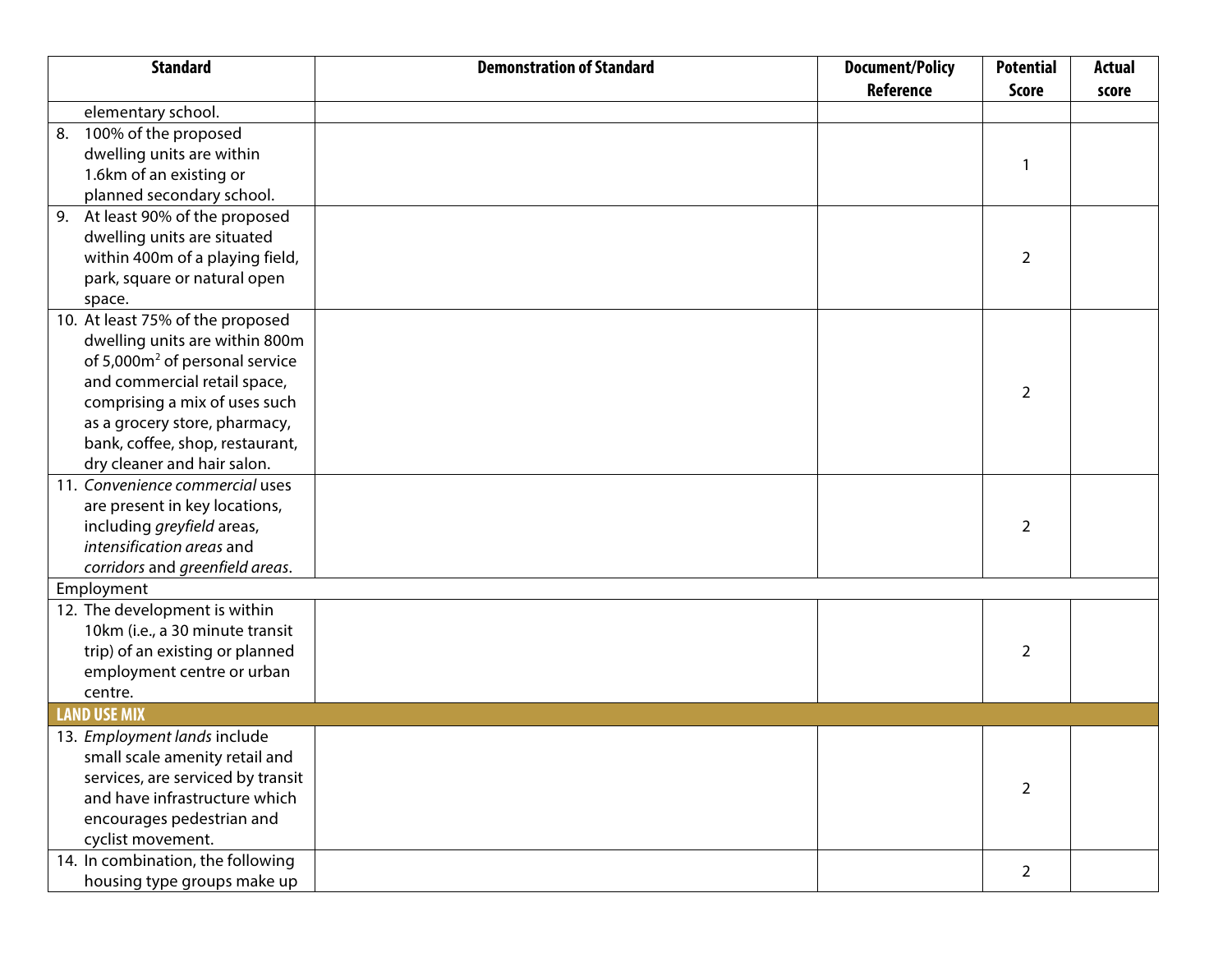| <b>Standard</b>                                                                                                                                                                                                               | <b>Demonstration of Standard</b>                                                                                                                                                                                                                                                                                        | <b>Document/Policy</b>                      | <b>Potential</b> | <b>Actual</b> |
|-------------------------------------------------------------------------------------------------------------------------------------------------------------------------------------------------------------------------------|-------------------------------------------------------------------------------------------------------------------------------------------------------------------------------------------------------------------------------------------------------------------------------------------------------------------------|---------------------------------------------|------------------|---------------|
|                                                                                                                                                                                                                               |                                                                                                                                                                                                                                                                                                                         | <b>Reference</b>                            | <b>Score</b>     | score         |
| at least 50% of the total units:<br>• townhouses and multiplex<br>apartment buildings<br>٠                                                                                                                                    | and townhomes & medium to high density. The number of<br>townhouses/ multiplex and apartment buildings represent approx 67%<br>of the total units and therefore supports this standard.                                                                                                                                 | Refer to the<br>Development<br>Concept Plan |                  |               |
| 15. The proposed development<br>includes special housing types,<br>such as senior's housing, long<br>term care facilities and<br>supportive or affordable<br>housing.                                                         | The proposed development will provide opportunities for affordable<br>housing through potential secondary dwelling units within ground-<br>related dwellings and through apartment related dwellings. Seniors<br>housing, long term care facilities and supportive housing are not<br>proposed on the subject property. | Refer to the<br>Development<br>Concept Plan |                  |               |
| 16. Live-work units and other<br>employment-related uses<br>compatible with residential<br>uses are included in the<br>proposed development.                                                                                  |                                                                                                                                                                                                                                                                                                                         |                                             | 2                |               |
| 17. Retail uses on the ground floor<br>are provided in multi-unit and<br>mixed-use buildings.                                                                                                                                 | Retail uses on ground floor areas are not proposed as part of this<br>application.                                                                                                                                                                                                                                      | N/A                                         |                  | 0             |
| <b>STREET CONNECTIVITY</b>                                                                                                                                                                                                    |                                                                                                                                                                                                                                                                                                                         |                                             |                  |               |
| 18. Infill development increases<br>opportunities for street and<br>pedestrian linkages and<br>connectivity.                                                                                                                  | The proposed development is not an infill development.                                                                                                                                                                                                                                                                  | N/A                                         |                  |               |
| 19. In designated Greenfield Areas,<br>street networks and off-road<br>paths:<br>· are multi-modal to provide<br>choice to pedestrians and<br>cyclists; and<br>· make clear connections to<br>existing routes and facilities. | The proposed development will provide multi-modal access on all right-<br>of-ways to support automobiles, cyclists and pedestrians.                                                                                                                                                                                     |                                             |                  |               |
| 20. Cul-de-sacs, crescent streets<br>and loop roads are not utilized<br>unless they are located near<br>significant infrastructure,                                                                                           |                                                                                                                                                                                                                                                                                                                         | See the Development<br>Concept Plan         | 2                | 2             |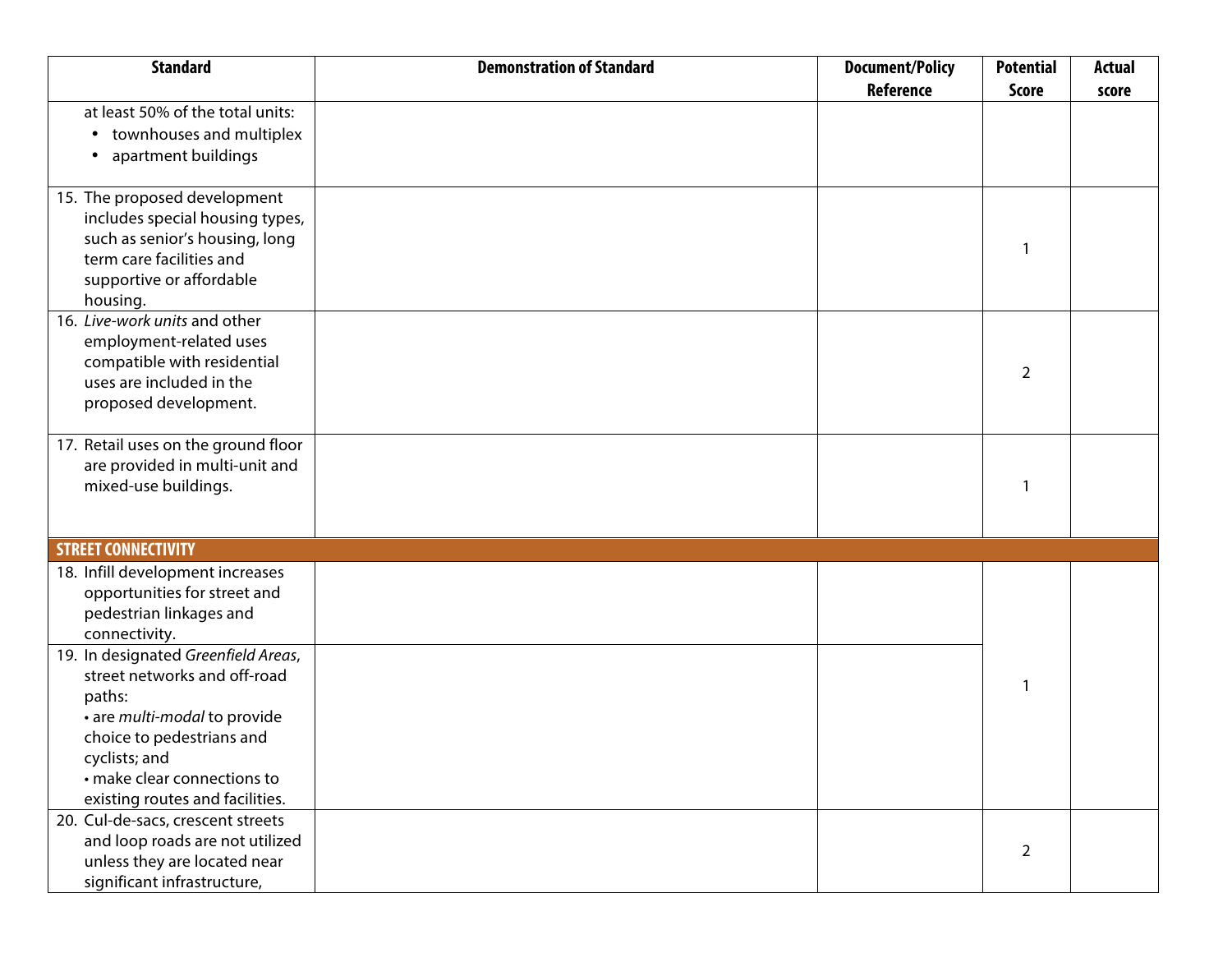| <b>Standard</b>                                          | <b>Demonstration of Standard</b>                                                                                                  | <b>Document/Policy</b>                | <b>Potential</b> | <b>Actual</b> |
|----------------------------------------------------------|-----------------------------------------------------------------------------------------------------------------------------------|---------------------------------------|------------------|---------------|
|                                                          |                                                                                                                                   | <b>Reference</b>                      | <b>Score</b>     | score         |
| including highways and                                   |                                                                                                                                   |                                       |                  |               |
| railways, or near natural                                |                                                                                                                                   |                                       |                  |               |
| features.                                                |                                                                                                                                   |                                       |                  |               |
| 21. Reverse frontage streets are                         | The proposal does not utilize reverse frontage streets.                                                                           | N/A                                   |                  |               |
| not utilized.                                            |                                                                                                                                   |                                       | -1               |               |
|                                                          |                                                                                                                                   |                                       |                  |               |
| 22. Residential blocks in the                            | Proposed residential blocks for the most part do not exceed 80 x 180 m                                                            | See the Development                   |                  |               |
| proposed development do not                              | lin size.                                                                                                                         | Concept Plan                          |                  |               |
| exceed 80x180m in size.                                  |                                                                                                                                   |                                       | 3                | 2             |
|                                                          |                                                                                                                                   |                                       |                  |               |
| 23. Intersections are frequent                           |                                                                                                                                   |                                       |                  |               |
| (75/sq.km), with street blocks                           |                                                                                                                                   |                                       | 3                |               |
| decreasing in size as density                            |                                                                                                                                   |                                       |                  |               |
| increases.                                               |                                                                                                                                   |                                       |                  |               |
| 24. Sidewalks, bike lanes and                            | The proposed development will link municipal right of ways to<br>sidewalks and the existing and planned street network as well as | See Development<br>Concept Plan.      |                  |               |
| multi-use paths connect to<br>street networks, community | community amenities like parks, transit, and trails.                                                                              |                                       | n/a              |               |
| amenities and transportation                             |                                                                                                                                   |                                       |                  |               |
| nodes.                                                   |                                                                                                                                   |                                       |                  |               |
| <b>STREETSCAPE CHARACTERISTICS</b>                       |                                                                                                                                   |                                       |                  |               |
| <b>Pedestrian Amenities</b>                              |                                                                                                                                   |                                       |                  |               |
| 25. Neighbourhood public and                             |                                                                                                                                   |                                       |                  |               |
| retail services are located                              |                                                                                                                                   |                                       |                  |               |
| linearly along major roads to                            |                                                                                                                                   |                                       |                  |               |
| promote a main street                                    |                                                                                                                                   |                                       | 2                |               |
| environment, and are focused                             |                                                                                                                                   |                                       |                  |               |
| within community and mixed                               |                                                                                                                                   |                                       |                  |               |
| use nodes.                                               |                                                                                                                                   |                                       |                  |               |
| 26. All streets in low-density                           |                                                                                                                                   | <b>Community Design</b><br>Guidelines |                  |               |
| residential areas have                                   |                                                                                                                                   |                                       |                  |               |
| sidewalks on each side that are                          |                                                                                                                                   |                                       |                  |               |
| at least 1.5m wide.                                      |                                                                                                                                   |                                       | $\mathbf{1}$     |               |
| All streets in medium- and                               |                                                                                                                                   |                                       |                  |               |
| high-density residential                                 |                                                                                                                                   |                                       |                  |               |
| neighbourhoods, mixed-use                                |                                                                                                                                   |                                       |                  |               |
| areas and commercial areas                               |                                                                                                                                   |                                       |                  |               |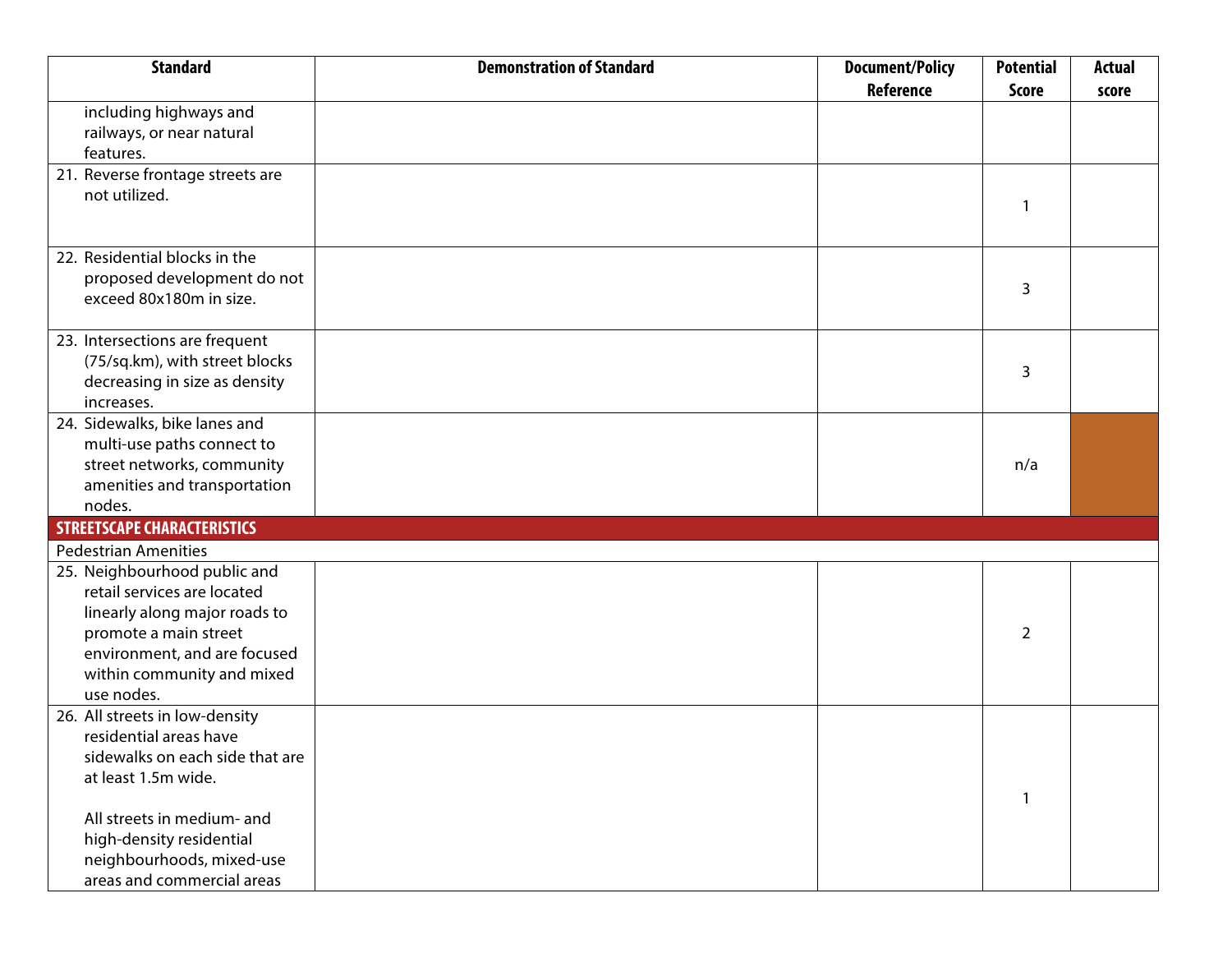| <b>Reference</b><br><b>Score</b>                            | score |
|-------------------------------------------------------------|-------|
|                                                             |       |
| have sidewalks on each side                                 |       |
| that are at least 2 m wide.                                 |       |
| 27. A variety of street trees that                          |       |
| are hardy, resilient, and low                               |       |
| maintenance are planted at                                  |       |
| regular intervals (as specified                             |       |
| by the municipality) adjacent                               |       |
| to all streets.                                             |       |
| 28. All transit stations, major                             |       |
| transit stations and major                                  |       |
| pedestrian routes have:                                     |       |
| weather protection                                          |       |
| seating                                                     |       |
| waste baskets                                               |       |
| lighting                                                    |       |
| route information                                           |       |
| bicycle parking                                             |       |
| <b>Cycling Amenities</b>                                    |       |
| <b>Transit Figure 1</b><br>29. A connected and destination- |       |
| oriented bikeway network is                                 |       |
| provided throughout the                                     |       |
| community, including a variety                              |       |
| of on- and off-street bikeway                               |       |
| facilities. These provide an                                |       |
| appropriate degree of                                       |       |
| separation from motorized                                   |       |
| traffic, taking into account the                            |       |
| speed and volume of traffic on                              |       |
| the street. These on-street                                 |       |
| bikeway facilities must include:                            |       |
| bicycle lanes<br>$\bullet$                                  |       |
| sharrows                                                    |       |
| signed routes                                               |       |
| multi-use paths on the                                      |       |
| boulevard                                                   |       |
| Where there is a local Bicycle                              |       |
| Plan, the bikeway network                                   |       |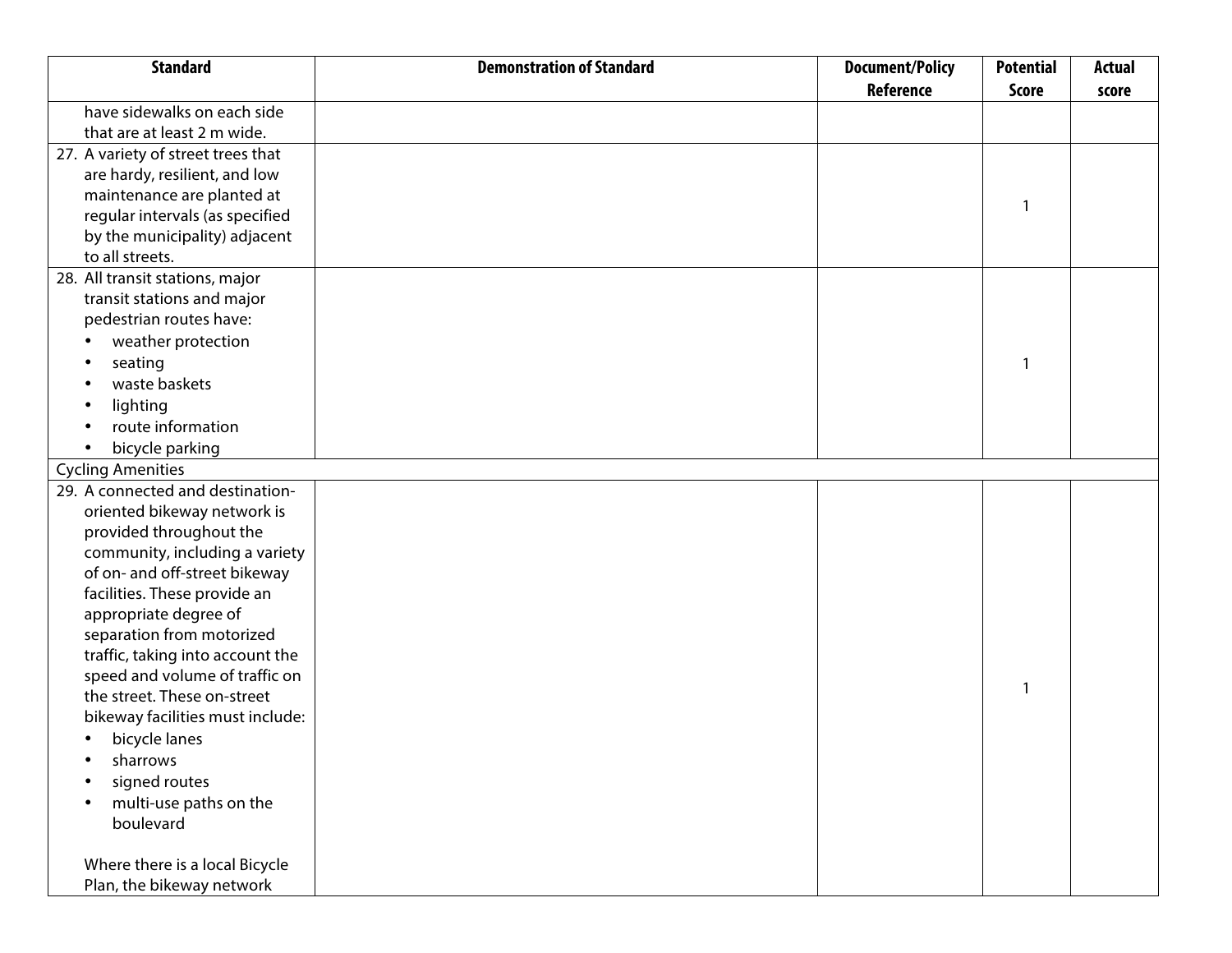| <b>Standard</b>                           | <b>Demonstration of Standard</b>                                     | <b>Document/Policy</b>  | <b>Potential</b> | <b>Actual</b> |
|-------------------------------------------|----------------------------------------------------------------------|-------------------------|------------------|---------------|
|                                           |                                                                      | <b>Reference</b>        | <b>Score</b>     | score         |
| proposed in the Plan is                   |                                                                      |                         |                  |               |
| implemented in the                        |                                                                      |                         |                  |               |
| development area, and                     |                                                                      |                         |                  |               |
| opportunities to enhance, or              |                                                                      |                         |                  |               |
| connect, the proposed                     |                                                                      |                         |                  |               |
| bikeway network are                       |                                                                      |                         |                  |               |
| identified.                               |                                                                      |                         |                  |               |
| 30. 90% of the residential dwelling       |                                                                      | <b>Transit Figure 1</b> |                  |               |
| units are within 400m of a                |                                                                      |                         |                  |               |
| continuous and connected                  |                                                                      |                         |                  |               |
| bike network.                             |                                                                      |                         |                  |               |
| Lighting                                  |                                                                      |                         |                  |               |
| 31. Residential and commercial            |                                                                      |                         |                  |               |
| streets in medium- to high-               |                                                                      |                         |                  |               |
| density neighbourhoods have               |                                                                      |                         |                  |               |
| pedestrian-scaled lighting and            |                                                                      |                         |                  |               |
| are limited to a height of 4.6m.          |                                                                      |                         |                  |               |
| 32. Lighting and light standards in       | ighting standards will be taken into consideration at a later design |                         |                  |               |
| public outdoor areas, such as             | stage for proposed pedestrian walkways and open spaces.              |                         |                  |               |
| pedestrian walkways, plazas,              |                                                                      |                         |                  |               |
| parks, play lots and parking              |                                                                      |                         |                  |               |
| areas, relate to the pedestrian           |                                                                      |                         |                  |               |
| and are limited to a height of            |                                                                      |                         |                  |               |
| 4.6m.                                     |                                                                      |                         |                  |               |
| <b>Traffic Calming</b>                    |                                                                      |                         |                  |               |
| 33. In greenfield development, or         |                                                                      |                         |                  |               |
| where new streets are                     |                                                                      |                         |                  |               |
| introduced through infill                 |                                                                      |                         |                  |               |
| (re)development, traffic                  |                                                                      |                         |                  |               |
| calming is achieved by using              |                                                                      |                         |                  |               |
| any of, but not limited to, the           |                                                                      |                         |                  |               |
| following:                                |                                                                      |                         | 3                | 3             |
| minimum traffic lane                      |                                                                      |                         |                  |               |
| widths                                    |                                                                      |                         |                  |               |
| minimum number of traffic                 |                                                                      |                         |                  |               |
| lanes in the roadway                      |                                                                      |                         |                  |               |
| Pedestrian-priority streets,<br>$\bullet$ |                                                                      |                         |                  |               |
| woonerfs or home-zones                    |                                                                      |                         |                  |               |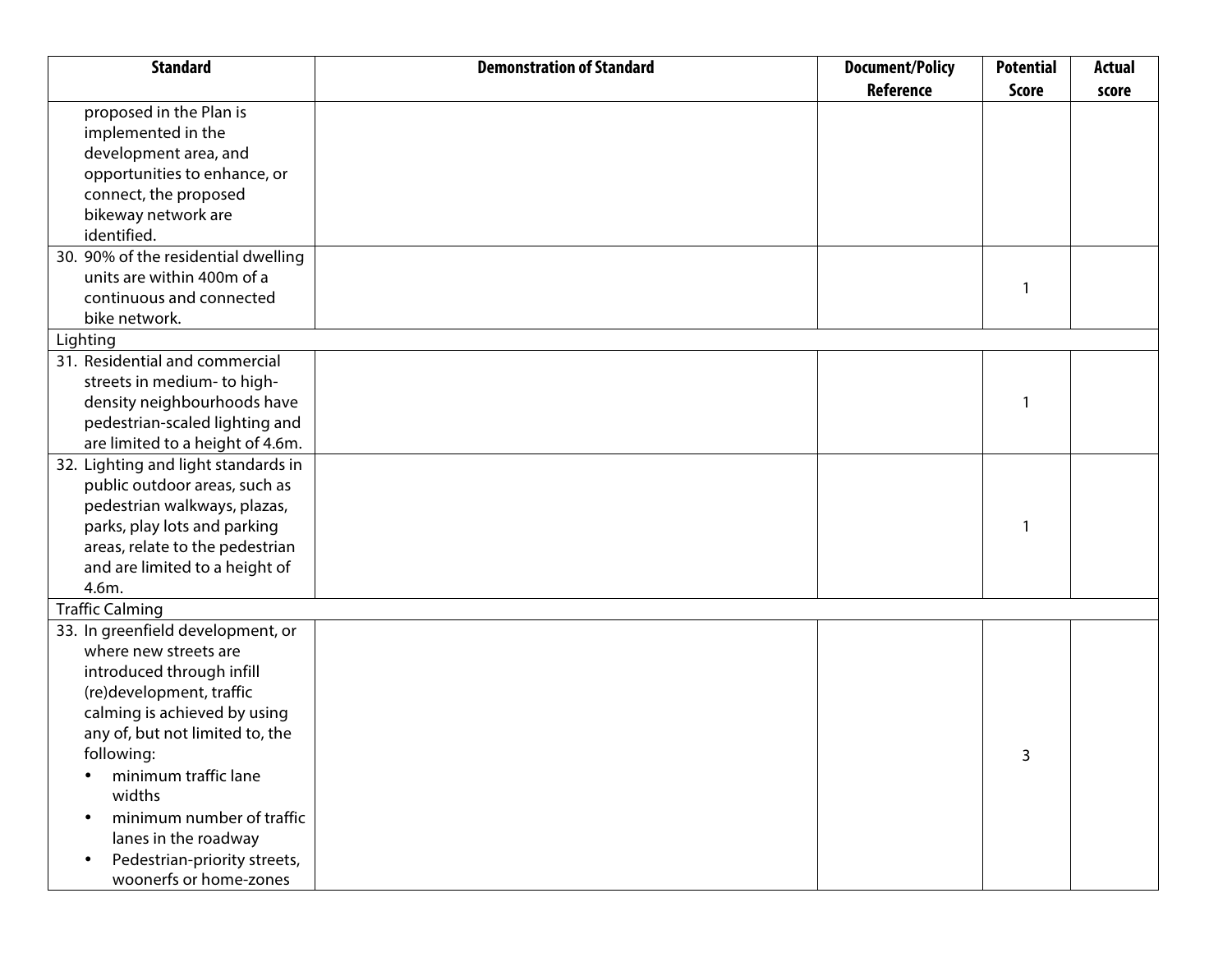| <b>Standard</b>                   | <b>Demonstration of Standard</b>                                      | <b>Document/Policy</b> | <b>Potential</b> | <b>Actual</b> |
|-----------------------------------|-----------------------------------------------------------------------|------------------------|------------------|---------------|
|                                   |                                                                       | <b>Reference</b>       | <b>Score</b>     | score         |
| (i.e., the speed limit is         |                                                                       |                        |                  |               |
| under 15km/hr and                 |                                                                       |                        |                  |               |
| vehicles must yield to            |                                                                       |                        |                  |               |
| pedestrians and cyclists)         |                                                                       |                        |                  |               |
| 34. Traffic calming elements are  | N/A                                                                   | N/A                    |                  |               |
| designed to increase comfort      |                                                                       |                        |                  |               |
| and safety for means of active    |                                                                       |                        |                  |               |
| transportation, so as not to      |                                                                       |                        | n/a              |               |
| unduly create hazards or          |                                                                       |                        |                  |               |
| obstacles for pedestrians or      |                                                                       |                        |                  |               |
| cyclists.                         |                                                                       |                        |                  |               |
| <b>EFFICIENT PARKING</b>          |                                                                       |                        |                  |               |
| 35. Provide reduced automobile    | It is anticipated reduced parking will be proposed for higher density | N/A                    |                  |               |
| parking ratios for:               | residential uses however car share parking will not be proposed.      |                        |                  |               |
| • buildings and other facilities  |                                                                       |                        |                  |               |
| within 400m of a higher           |                                                                       |                        |                  |               |
| order transit stops; and,         |                                                                       |                        |                  | 0             |
| • apartments/condominiums         |                                                                       |                        |                  |               |
| offering car share parking        |                                                                       |                        |                  |               |
| spaces.                           |                                                                       |                        |                  |               |
| 36. Efficient use of parking is   | Car sharing has not been included in the proposed development.        | N/A                    |                  |               |
| promoted by identifying           |                                                                       |                        |                  |               |
| systems for sharing parking       |                                                                       |                        |                  |               |
| spaces by two or more user        |                                                                       |                        |                  |               |
| groups at different times of the  |                                                                       |                        |                  | $\Omega$      |
| day or week (e.g., weekday use    |                                                                       |                        |                  |               |
| by office staff and               |                                                                       |                        |                  |               |
| evening/weekend use by            |                                                                       |                        |                  |               |
| restaurant clientele).            |                                                                       |                        |                  |               |
| 37. Provide unbundled parking for | Unbundled parking has not been included in the proposed               | N/A                    |                  |               |
| 50% of multi-family dwelling      | development.                                                          |                        | 2                | U             |
| units within 400m of a higher-    |                                                                       |                        |                  |               |
| order transit stop.               |                                                                       |                        |                  |               |
| 38. 50% or more of residential    |                                                                       | See Development        |                  |               |
| dwelling units provide access     |                                                                       | Concept Plan           |                  |               |
| to parking via rear alleys or     |                                                                       |                        | 2                |               |
| laneways, with no parking in      |                                                                       |                        |                  |               |
| their front setbacks.             |                                                                       |                        |                  |               |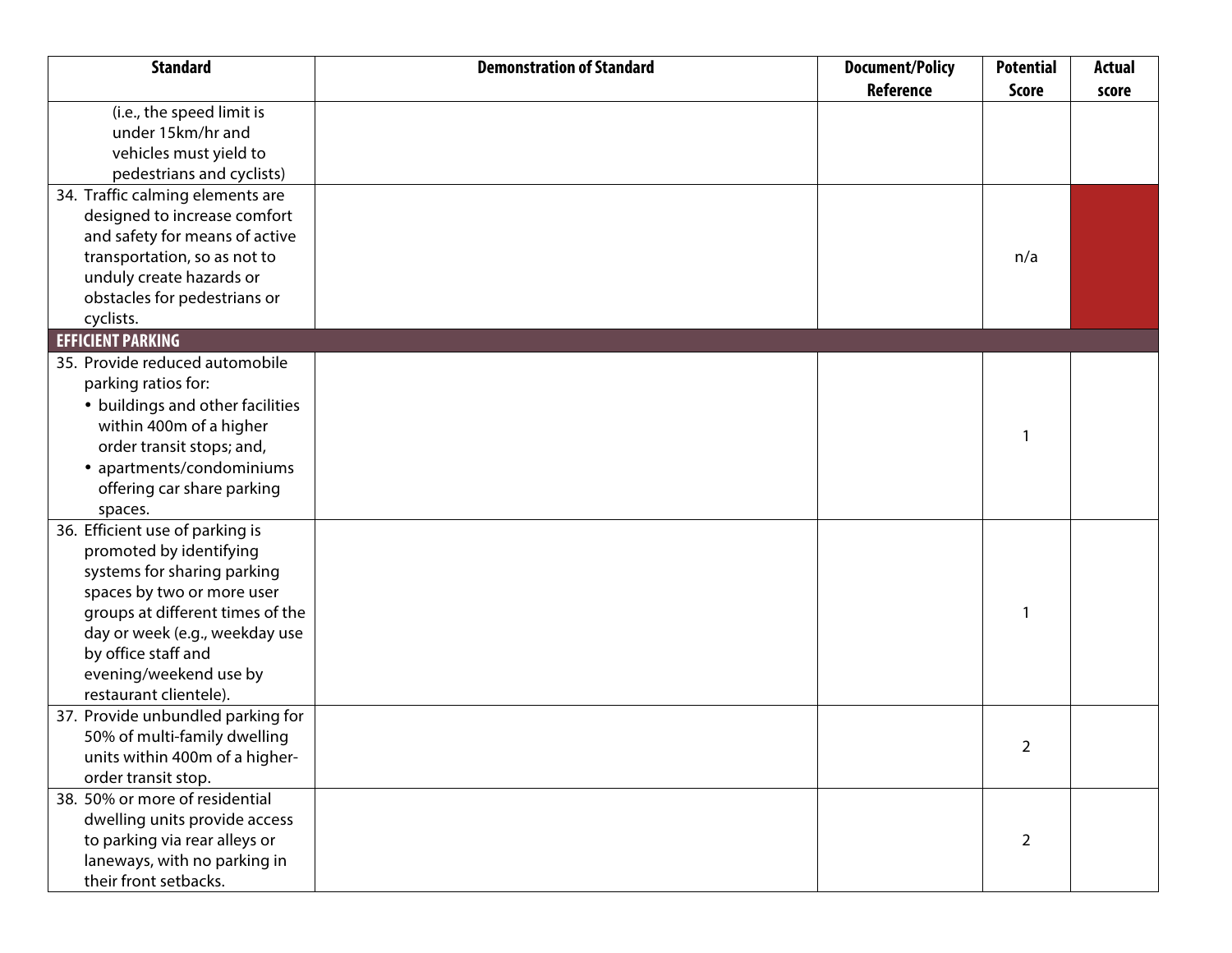| <b>Standard</b>                                                                                                                                                                                                                                                                                                                                                                                                                    | <b>Demonstration of Standard</b>                                                   | <b>Document/Policy</b> | <b>Potential</b>         | <b>Actual</b> |
|------------------------------------------------------------------------------------------------------------------------------------------------------------------------------------------------------------------------------------------------------------------------------------------------------------------------------------------------------------------------------------------------------------------------------------|------------------------------------------------------------------------------------|------------------------|--------------------------|---------------|
|                                                                                                                                                                                                                                                                                                                                                                                                                                    |                                                                                    | Reference              | <b>Score</b>             | score         |
| 39. For multi-storey residential<br>dwelling units, institutional<br>and employment uses, parking<br>is located away from the street<br>to the rear or to the side, or is<br>located underground.                                                                                                                                                                                                                                  | It is anticipated multi-storey residential parking will be located<br>underground. | N/A                    | $\overline{2}$           | 2             |
| 40. Where surface parking is<br>provided, it is designed to<br>minimize negative aesthetic<br>and environmental impacts.<br>This can be achieved by<br>incorporating the following<br>into the parking lot design:<br>• pedestrian access,<br>connectivity and circulation<br>• tree planting<br>• landscaping<br>• stormwater management<br>• porous/permeable surfaces<br>• light-coloured materials<br>instead of black asphalt |                                                                                    | N/A                    | $\overline{\phantom{a}}$ |               |